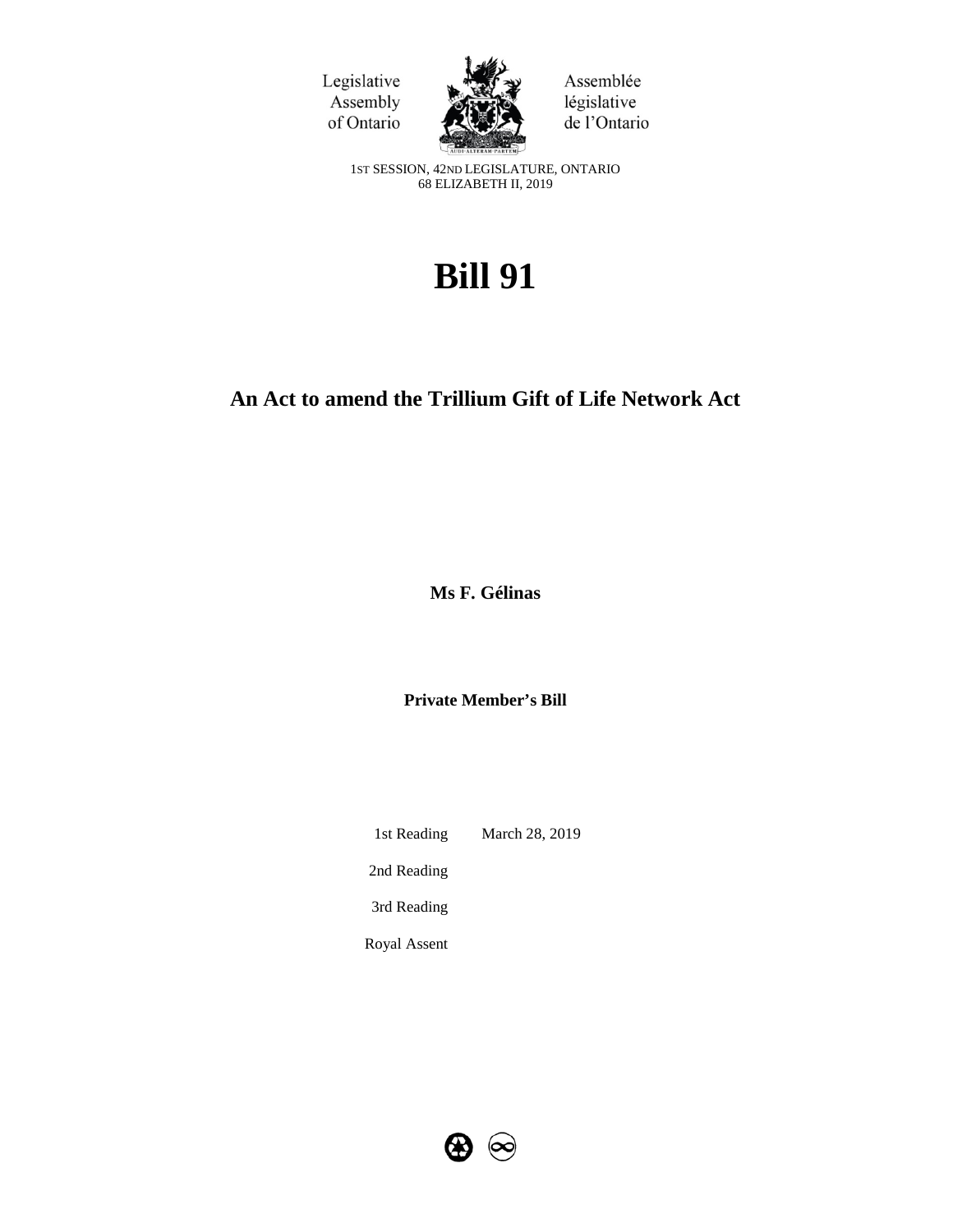#### EXPLANATORY NOTE

Currently, the *Trillium Gift of Life Network Act* requires that consent be obtained before tissue can be removed from a human body. Under the proposed amendments, consent is no longer required, but a person may object to the removal of the tissue prior to his or her death or a substitute may object on his or her behalf after the death has occurred. If an objection is made, no tissue shall be removed from the body. Part II of the Act sets out the manner and circumstances in which an objection may be made by or on behalf of a person.

The Trillium Gift of Life Network continues in its role as planner, promoter and co-ordinator of activities relating to the donation, removal and use of tissue for transplant and for other uses. Obligations are placed on facilities designated under the Act (including hospitals and other health facilities) to notify the Network when a patient dies or if death is imminent. The Network co-ordinates the provision of information to the patient or his or her family with respect to the removal of tissue and the person's right to object. A person or the person's substitute may register with the Network an objection to the removal and use of tissue from the person's body after his or her death. The Network shall establish and maintain a registry of such objections.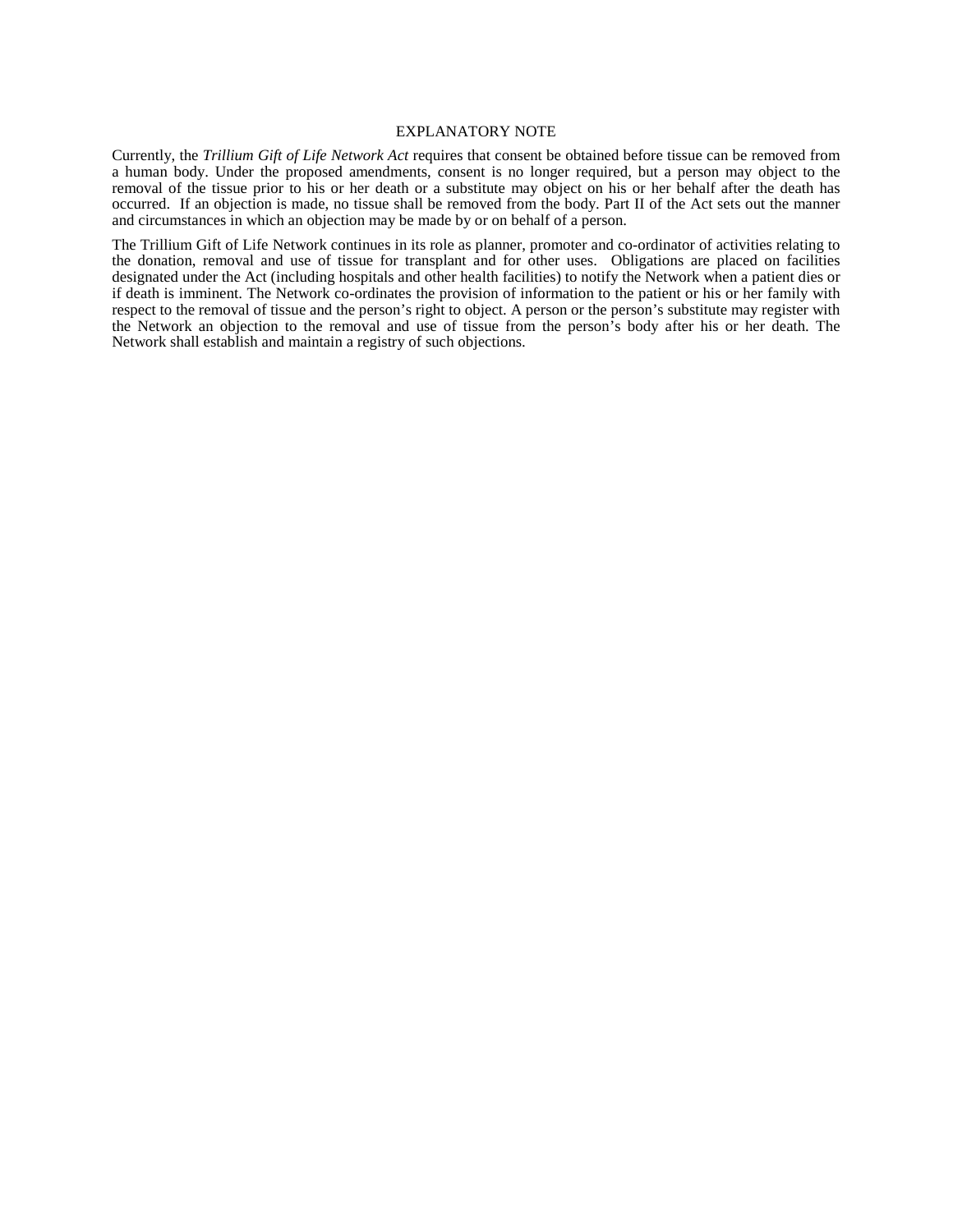**Bill 91 2019**

# **An Act to amend the Trillium Gift of Life Network Act**

Her Majesty, by and with the advice and consent of the Legislative Assembly of the Province of Ontario, enacts as follows:

**1 (1) The definition of "consent" in section 1 of the** *Trillium Gift of Life Network Act* **is repealed.**

**(2) The definition of "substitute" in section 1 of the Act is amended by striking out "clause 5 (2) (a), (b), (c), (d), (e) or (f)" and substituting "paragraph 1, 2, 3, 4, 5 or 6 of subsection 5 (2)".**

**(3) The definition of "writing" in section 1 of the Act is repealed.**

**2 The heading to Part II of the Act is repealed and the following substituted:**

# **PART II POST MORTEM TRANSPLANTS AND OTHER USES OF TISSUE**

#### **3 Sections 4 and 5 of the Act are repealed and the following substituted:**

#### **Post mortem use of tissue**

**4** (1) Subject to subsection (2), if a person dies, tissue from his or her body may be removed and used after his or her death for medical education, scientific research or therapeutic purposes, including transplant.

#### **Exception**

(2) Subsection (1) does not apply to a person,

- (a) who is a believer, a follower or a member of a prescribed religion, cult, association or group; or
- (b) who has objected in the manner specified in subsection (3) to tissue from his or her body being removed and used after his or her death or on whose behalf such an objection has been made under subsection 5 (1).

#### **Objection**

(3) Any person who is 16 years of age or more may object to tissue from his or her body being removed and used after his or her death by,

- (a) stating the objection in writing in a document signed by the person and, at any time prior to the person's death,
	- (i) delivering the document to an attending physician, or
	- (ii) sending the document to the Network; or
- (b) stating the objection orally in the presence of at least two witnesses during the person's last illness.

#### **Minors**

(4) At any time before the death of a child who is under 16 years of age, the parent or guardian of the child may, in a manner specified in subsection (3), object on the child's behalf to tissue from the child's body being removed and used after the child's death.

# **Objection by other persons**

**5** (1) A person listed in subsection (2) may object to tissue from another person's body being removed and used after that person's death if,

- (a) the other person dies without making an objection in accordance with subsection 4 (3); or
- (b) the other person's death is imminent and, in the opinion of a physician, the person is incapable by reason of injury or disease of making an objection in accordance with subsection 4 (3).

#### **Who may object**

(2) Subject to subsection (6), the following persons may object to tissue from another person's body being removed and used after the other person's death:

1. The person's spouse.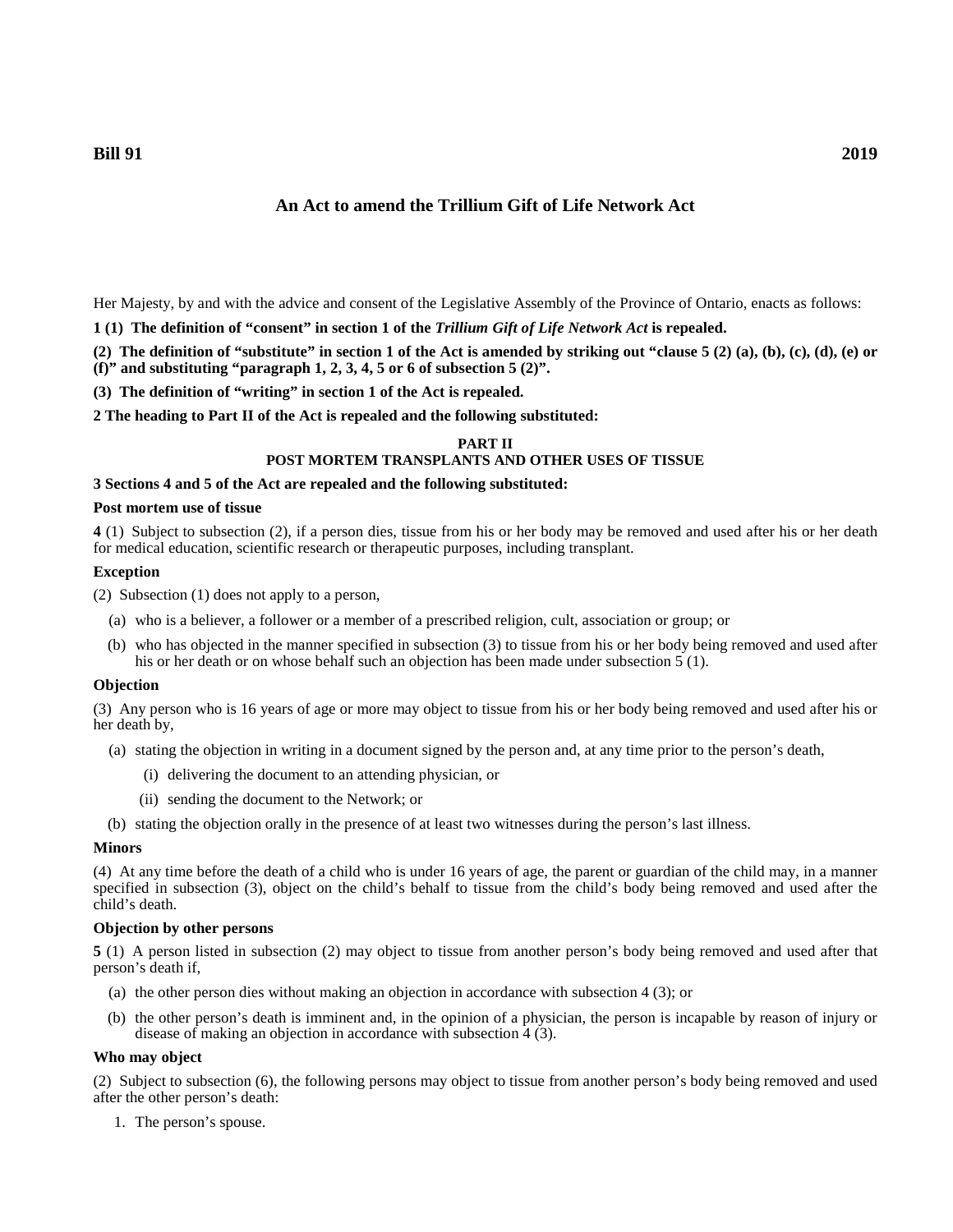- 2. If the person has no spouse or if the person's spouse is not available, any one of the person's children.
- 3. If the person has no spouse or children or if none are available, either one of the person's parents.
- 4. If the person does not have any of the relatives mentioned in paragraph 1, 2 or 3 or if none of them are available, any one of the person's brothers or sisters.
- 5. If the person does not have any of the relatives mentioned in paragraph 1, 2, 3 or 4 or if none of them are available, any other of the person's next of kin.
- 6. If the person does not have any of the relatives mentioned in paragraph 1, 2, 3, 4 or 5 or if none of them are available, the person lawfully in possession of the body other than a person referred to in subsection (4).

## **Definition**

(3) In this subsection (2),

"spouse" means a person,

- (a) to whom the person is married, or
- (b) with whom the person is living or, immediately before the person's death, was living in a conjugal relationship outside marriage, if the two persons,
	- (i) have cohabitated for at least one year,
	- (ii) are together the parents of a child, or
	- (iii) have together entered into a cohabitation agreement under section 53 of the *Family Law Act*.

# **Person lawfully in possession of body, exception**

(4) The following are the persons mentioned in paragraph 6 of subsection (2):

- 1. The administrative head of the hospital where the person has died.
- 2. The Chief Coroner or a coroner in possession of the body for the purposes of the *Coroners Act*.
- 3. The Public Guardian and Trustee in possession of the body for the purpose of its burial under the *Crown Administration of Estates Act*.
- 4. An embalmer or funeral director in possession of the body for the purposes of its burial, cremation or other disposition.
- 5. The superintendent of a crematorium in possession of the body for the purposes of its cremation.

# **Form of objection**

(5) A person making an objection under this section shall make the objection,

- (a) in writing, and the person shall sign the objection;
- (b) orally, in the presence of at least two witnesses; or
- (c) by e-mail, recorded telephonic message or other recorded message.

#### **Prohibition**

(6) No person shall object to tissue from another person's body being removed and used after that person's death if he or she has reason to believe that the person who died or whose death is imminent would not have objected to the removal or use.

**4 Section 6 of the Act is amended by striking out "and a consent under this Part has been obtained for a post mortem transplant of tissue from the body" and substituting "and no objection to a post mortem removal and use of tissue from the body has been made under this Part".**

#### **5 Section 8 of the Act is repealed.**

# **6 The heading to Part II.1 of the Act is repealed and the following substituted:**

# **PART II.1 OBLIGATIONS OF DESIGNATED FACILITIES**

# **7 Subsections 8.1 (4) and (5) of the Act are repealed and the following substituted:**

# **Determination**

(4) When the designated facility gives notice to the Network, the Network shall determine whether the facility is required to contact the patient or the patient's substitute concerning the right of the patient or the substitute, as the case may be, to object to the removal and use of tissue from the body of the patient for transplant.